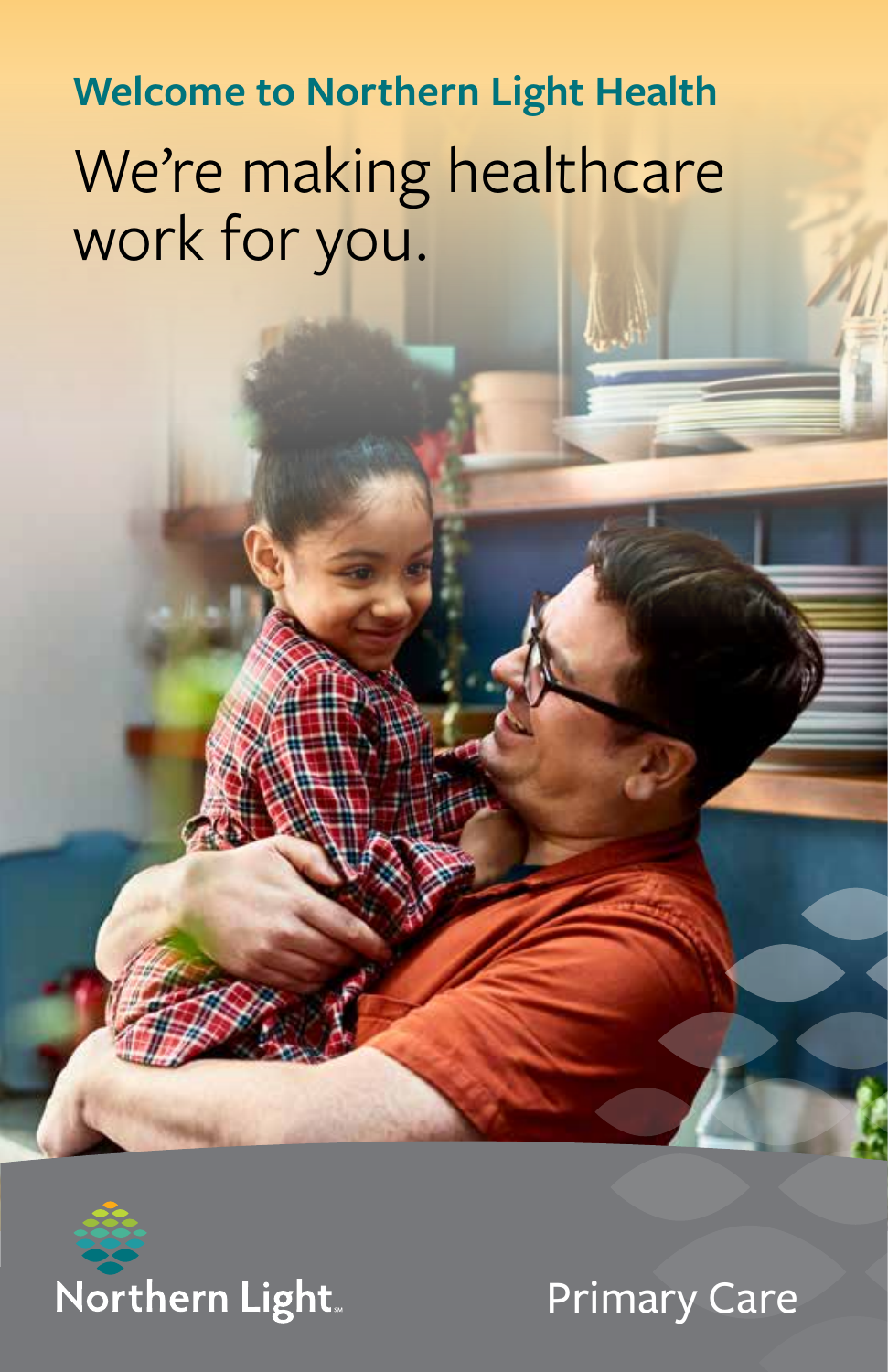

# Welcome to Northern Light Health

**and thank you for choosing us.** 

**At Northern Light Health our promise is to make healthcare work for you. That means providing you with high quality care to meet your individual needs. We are also committed to making care as easy and straightforward as possible, no matter what care you need.** 

**This booklet contains information that makes finding care at Northern Light Health easier. We hope you find it helpful. Please ask your healthcare team if you have any questions. We are always here for you. Thank you for choosing us to be your partner in health and wellness.** 

**Sincerely,**

**Marie Vienneau** SVP Northern Light Health President, Northern Light Mayo Hospital

**David McDermott, MD** Senior Physician Executive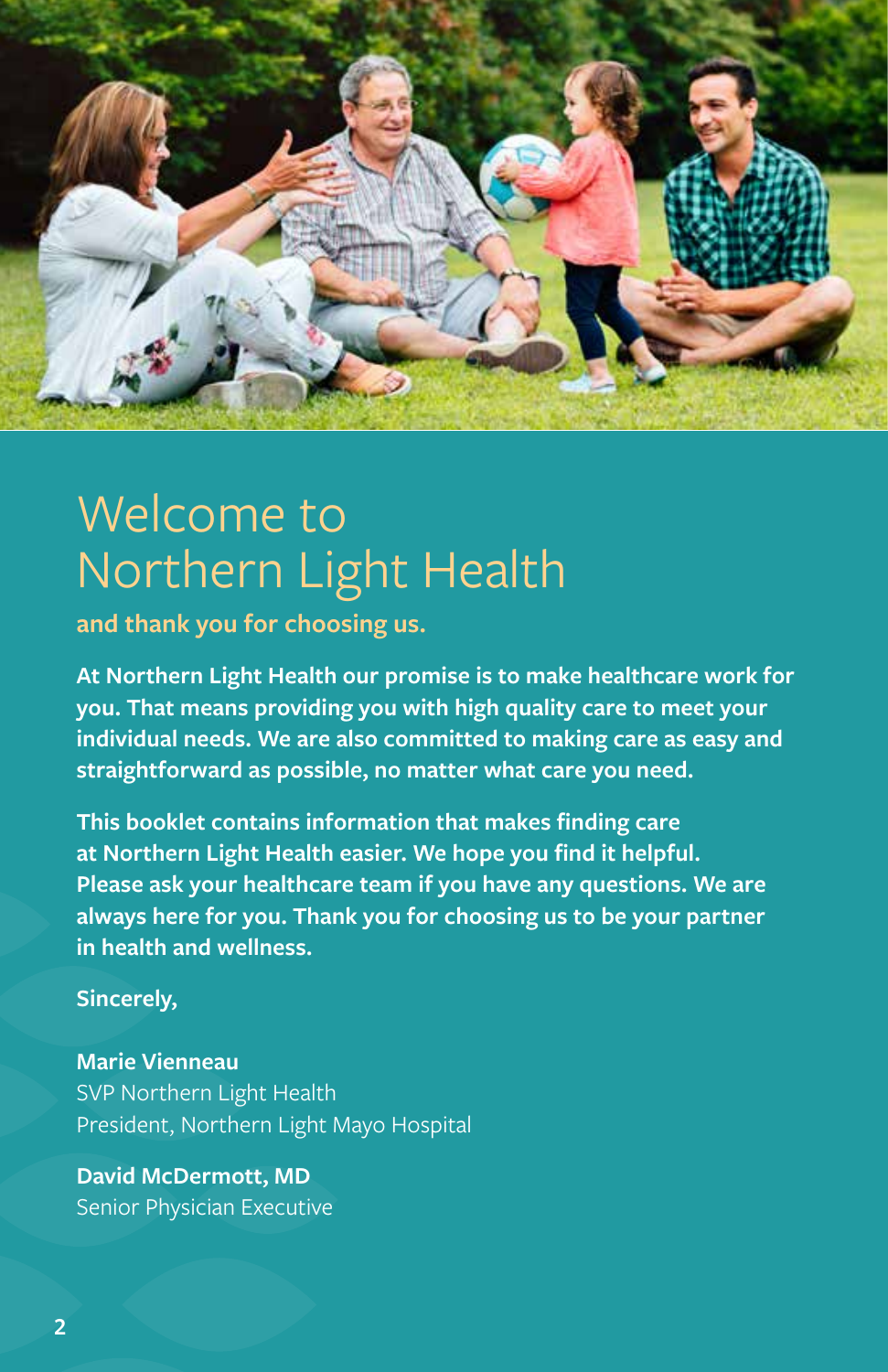

## **Your Path to Health**

Your relationship with your Primary Care Provider (PCP) is the first step in reaching and maintaining good health. Whether its annual wellness visits, routine screenings, or specialized follow-up, we will be with you. Your PCP is your first contact and will guide you through whatever healthcare you need. That relationship is important to us and we are committed to making it work.

Because we have a system of healthcare, almost all your needs can be met right here in Maine. And if for some reason the highest levels of care are needed, we have relationships with leading hospitals in the Northeast and can expedite special cases. These relationships are part of what makes healthcare work for you.

We are connected, and all our specialists can access your medical records in our system when they need to. Any specialists you might see in our practices or during a hospital visit will enter your treatment information into your medical record so your PCP will be able to see it. They are here for you.

If needed, Northern Light Home Care & Hospice provides long-term care or rehab services at home if possible. They will also coordinate your medications and other services. You can use your own pharmacy or Northern Light Pharmacy, which provides mail-order delivery of medications statewide and local delivery in Bangor.

Northern Light Health complies with applicable Federal civil rights laws and does not discriminate on the basis of race, color, national origin, ethnicity, age, mental or physical ability or disability, political affiliation, religion, culture, socio-economic status, genetic information, veteran status, sexual orientation, sex, gender, gender identity or expression, or language.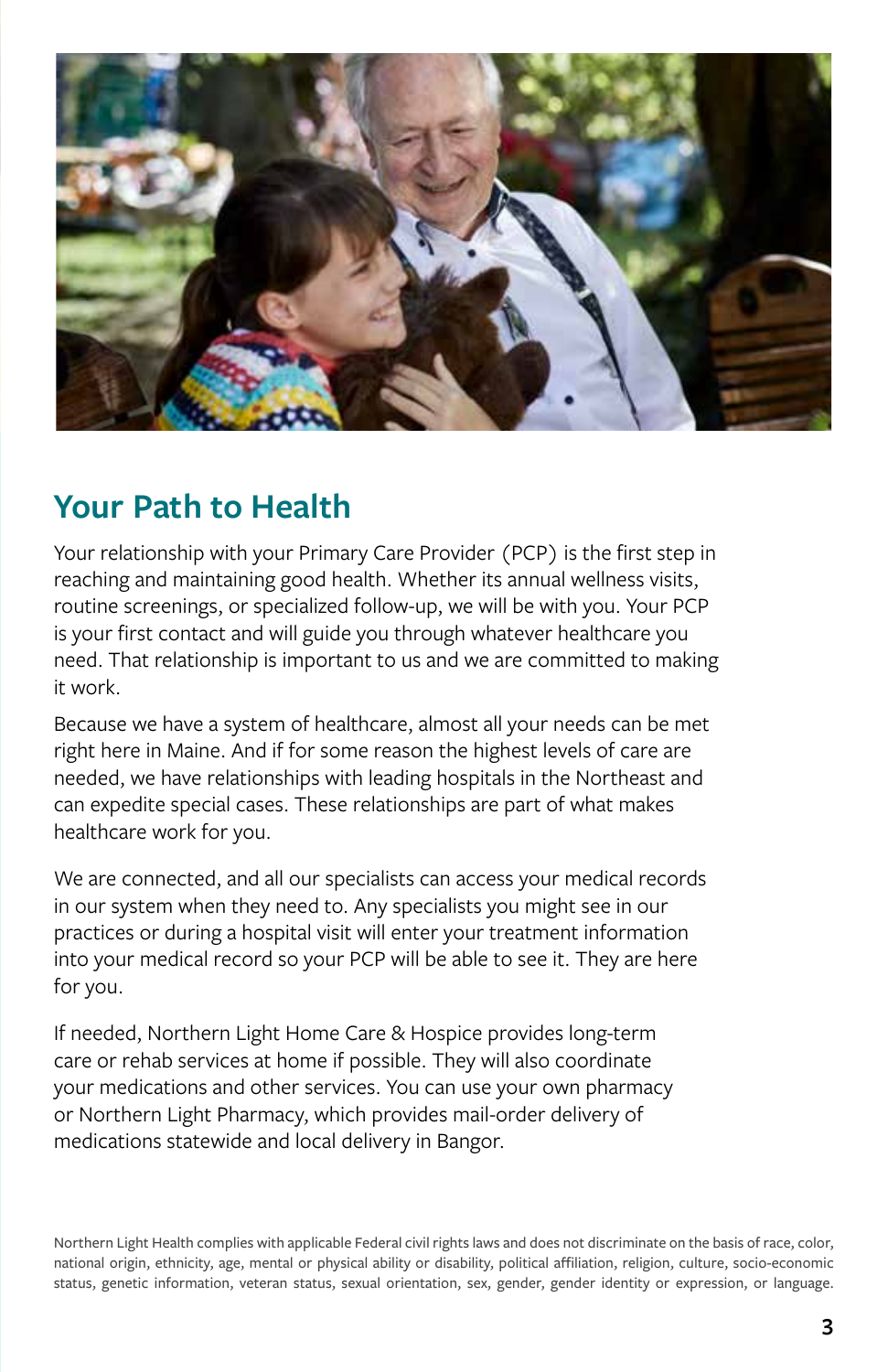

### IMPORTANT **New Patient Process**

We're committed to guiding you through your care experience.

The first step in caring for you is to receive your previous medical records. This is accomplished with an [Authorization to Release Form](https://northernlighthealth.org/getattachment/Locations/Mayo-Hospital/Patients/Authorization-to-Release-Information-Form/Northern-Light-Mayo-Authorization-to-Release-Form.pdf.aspx?lang=en-US). When you complete the form, it gives us permission to request your previous records and prepare for your first appointment with your new Primary Care Provider. We will do our best to obtain these records prior to your visit, but lacking them will not delay your appointment.

## **Appointment Reminders**

When making an appointment at Northern Light Health, you will be given the option to receive a phone call reminder. Appointment reminders are sent one to two days prior to your appointment.

## **Missed Appointments or Late Cancellations**

To help you avoid a missed appointment, you will receive a confirmation call prior to your scheduled appointment, with arrival time information. When an appointment is canceled at the last minute or a patient simply does not show up, other patients who could have used that appointment time miss the opportunity to be seen in a timely manner.

## **Co-Pays**

We accept most major insurance carriers and ask that you provide us with the most recent insurance card at each appointment to ensure proper billing. Co-pays will be expected at the time of service. If your insurance plan has co-insurance, this will also be expected. We will use our price estimator tool to ensure accurate co-pay/co-insurance information. Paying your copay ensures you are eligible to receive our 20% discount for payments made at time of service or 10% discount for prompt pay up to five days after. Please note that our providers and staff cannot give advice about insurance coverage. If you have questions about your coverage, please contact your insurance company.

### **Patient Financial Services**

Northern Light Health has a central billing office with knowledgeable staff who can answer all your questions. Please call us if a bill doesn't make sense or needs clarification. **[1.](tel:18667505001)207.564.4301**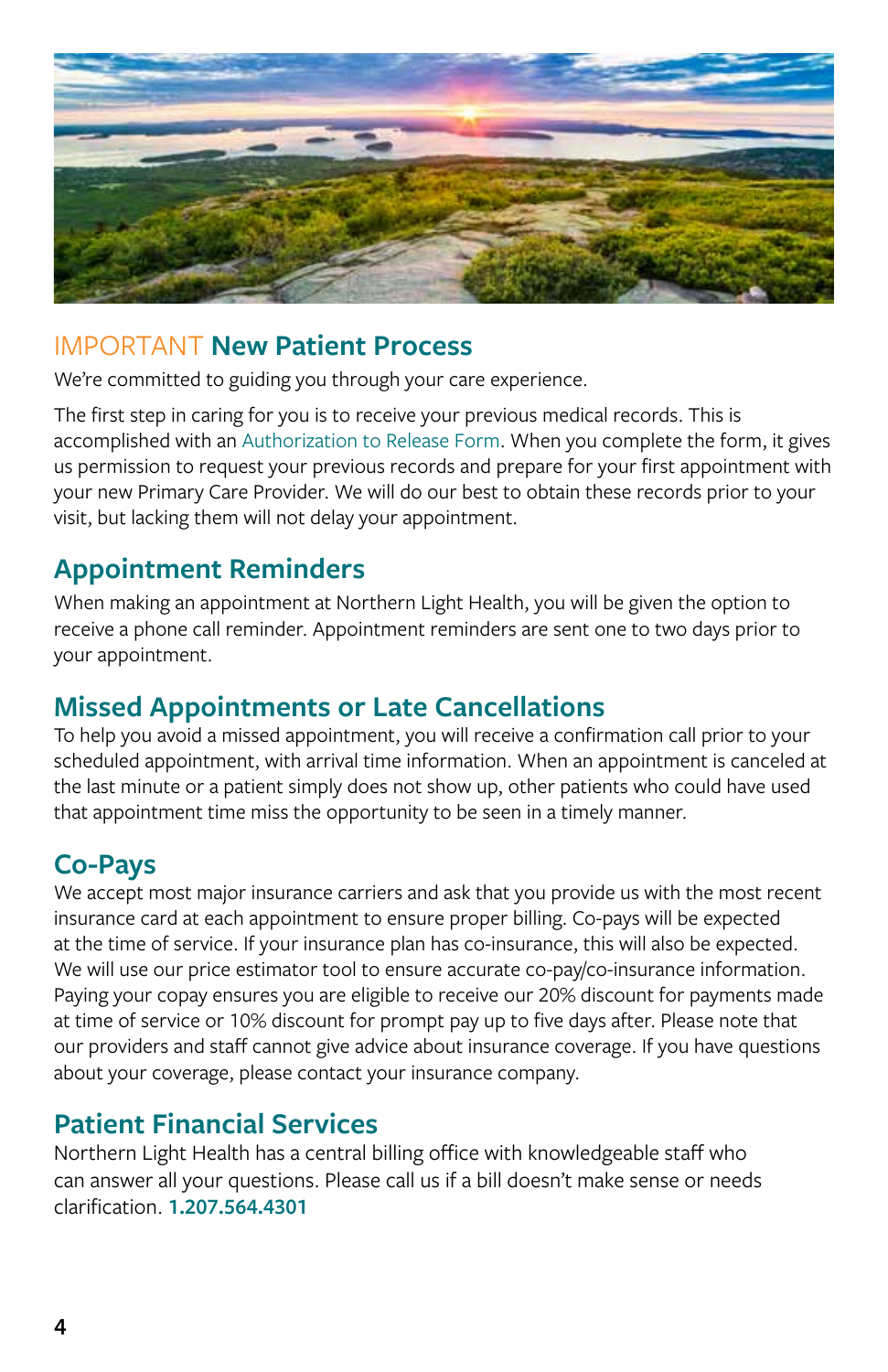

### **How to contact us after regular office hours**

In non-emergency situations, we recommend calling your primary care provider first – even after hours. We have a triage service that will help you get the right level of care. (See Northern Light Primary Care Health Centers listed on page 9)

## **When you can't get into your practice and it's not an emergency**

## **Same-Day Access** By appointment

#### **Examples of non-emergency conditions:**

- • **Minor cuts that don't require stitches**
- **Strains and sprains**
- **Mild to moderate burns**
- **COVID-19, flu, and cold symptoms Back pain**
- **Fevers**
- **Severe sore throats**
	-

Please see all our Walk-In Care locations across Maine on Page 6.

**5**

• **Ear pain** • **Skin rashes**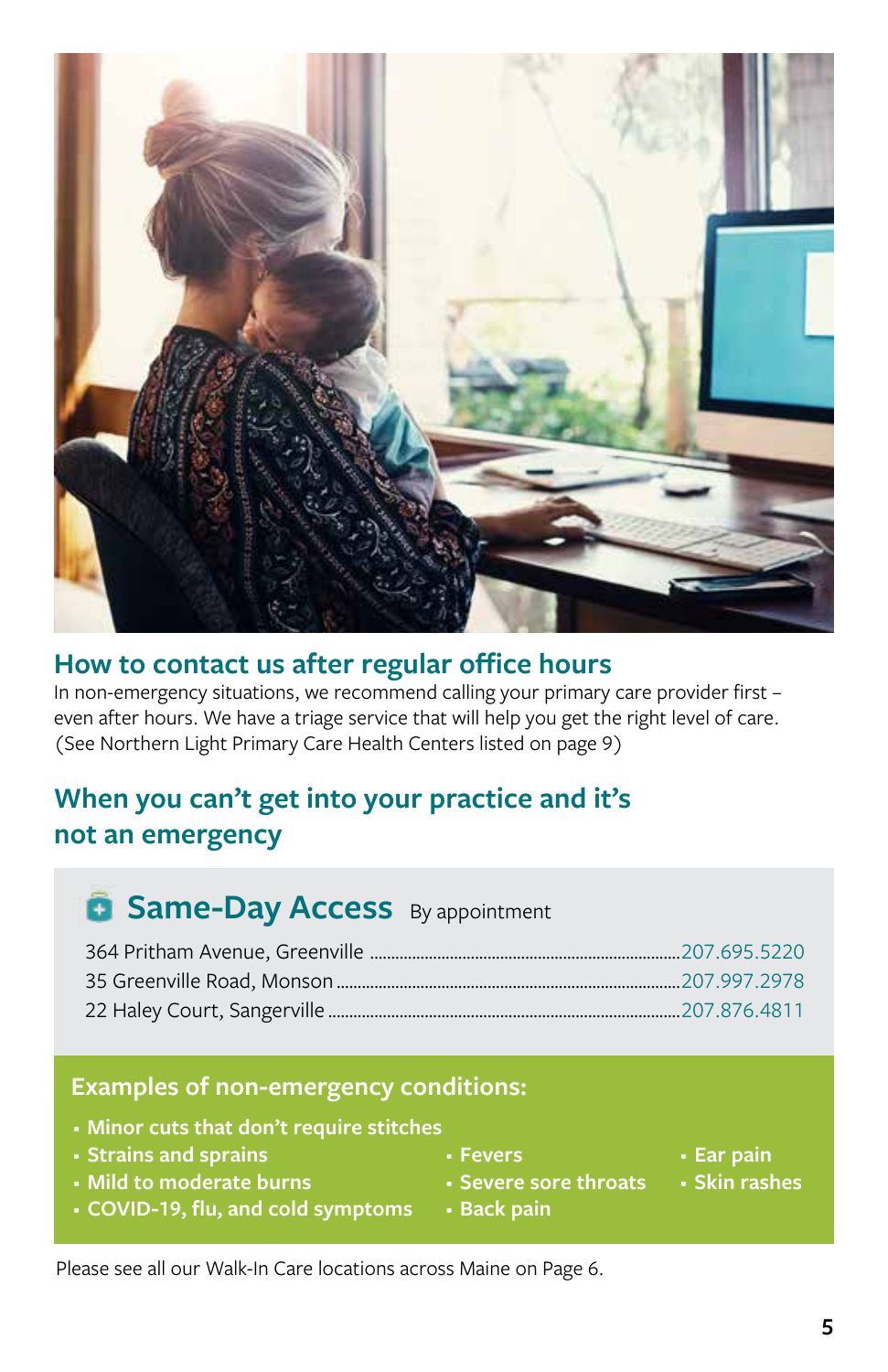

**Walk-In Care**

No appointment necessary! **[Northern Light Walk-In Care](https://northernlighthealth.org/Services/Walk-In-Care) is available at seven locations across Maine.**

**[Waterville](https://northernlighthealth.org/Our-System/Inland-Hospital/Locations/Walk-in-Care) ..............**[207.861.6140](tel:12078616140) 174 Kennedy Memorial Drive 8 am to 6 pm, seven days a week

**[Bangor](https://northernlighthealth.org/Our-System/Eastern-Maine-Medical-Center/Locations/Walk-in-Care)...................**[207.973.8030](tel:12079738030) 915 Union St, Suite 4 8 am to 7 pm, seven days a week

**[Caribou](https://northernlighthealth.org/Our-System/AR-Gould-Hospital/Locations/Northern-Light-Walk-in-Care) ..................**[207.498.3502](tel:12074983502) 118 Bennett Drive 12 pm to 8 pm, seven days a week

**[Ellsworth](https://northernlighthealth.org/Our-System/Maine-Coast-Hospital/Locations/Walk-in-Care) ...............**[207.244.5513](tel:12072445513) 32 Resort Way 7 am to 8 pm, seven days a week

**[Gorham](https://northernlighthealth.org/Our-System/Mercy-Hospital/Locations/Walk-in-Care-Gorham)..................**[207.535.1400](tel:12075351400) 74 County Road 8 am to 8 pm, seven days a week

**[Presque Isle](https://northernlighthealth.org/Our-System/AR-Gould-Hospital/Locations/Walk-in-Care)...........**[207.760.9278](tel:12077609278 )  23 North St. 8 am to 8 pm, seven days a week

**[Windham](https://northernlighthealth.org/Our-System/Mercy-Hospital/Locations/Walk-in-Care-Windham)...............**[207.400.8600](tel:12074008600) 409 Roosevelt Trail 8 am to 8 pm, seven days a week



**We now offer on-demand virtual walk-in clinic visits.** 

**Please visit https://northernlighthealth.org/ Services/Walk-In-Care/Virtual-Walk-In-Care**

**What can be seen virtually? Almost all the same things that we can assess in an in-person visit (see page 5).**

**Virtual walk-in care is available 9 am - 7 pm, seven days a week.**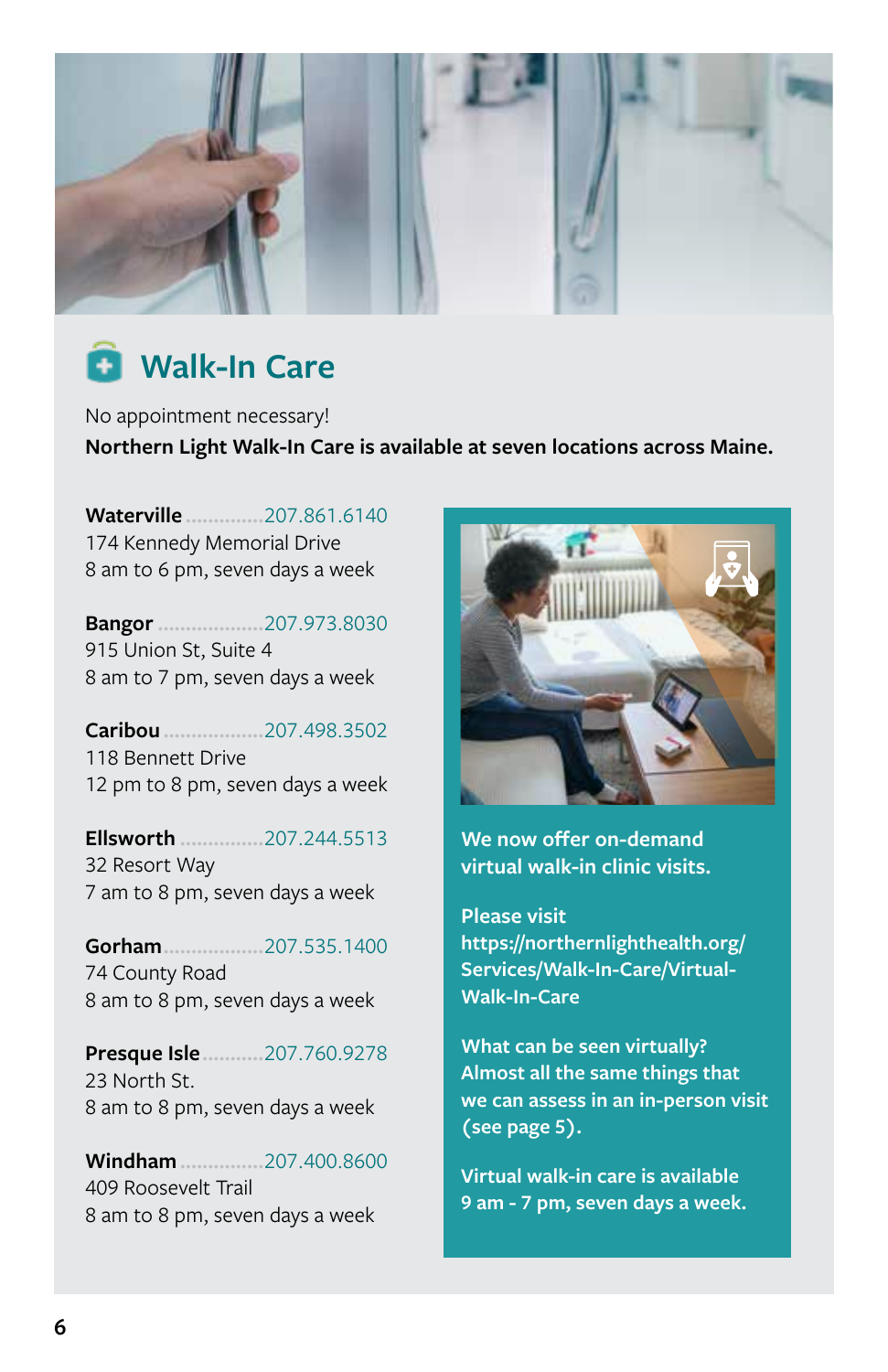## **Telehealth**

Telehealth support services are available seven days a week from 8 am to 4:30 pm. If you can connect to the internet with a computer, smartphone, tablet, or telephone, then your next appointment could be from the comfort of your own home through Northern Light Telehealth!

To find out if you qualify, please call [1.800.757.3326](tel:18007573326) and ask to speak to the manager of our Telehealth service or visit [northernlighthealth.org/Telehealth.](https://northernlighthealth.org/Telehealth)

## **[myNorthernLightHealth.org](http://myNorthernLightHealth.org) Patient Portal**

The place to go when you need secure, convenient, 24/7 access to manage your health and wellness.

Our patient portal, MyNorthernLightHealth, is available for you through our app or computer. You can securely access your personal medical information anytime, anywhere you have an internet connection.



- • **Review your medical information, including your results, conditions, medication, and notes**
- • **Send messages to your healthcare team**
- • **Request prescription renewals**
- • **Request appointments**
- • **Connect your health record to your wellness apps**
- • **Conduct telehealth visits when appropriate**

It's easy to get started. Contact your PCP office to request an electronic invitation (or do this during your office visit). You can also sign up online at mynorthernlighthealth.org. You'll need your medical record number, which you can find on the patient visit summary you received from your provider.

You can save that number here:

## **Help Desk.......[1.833.217.9640](tel:18332179640)**

Our Patient Help Desk is here to make sure our tools work for you. If you need help installing, navigating, or just have a question about how things work, we are here to help. If you need help signing up for MyNorthernLightHealth we can do that too.

**Monday - Friday 8:30 am to 4 pm**

**[TeleHelpdesk@](mailto:TeleHelpdesk%40northernlight.org?subject=) [northernlight.org](mailto:TeleHelpdesk%40northernlight.org?subject=)**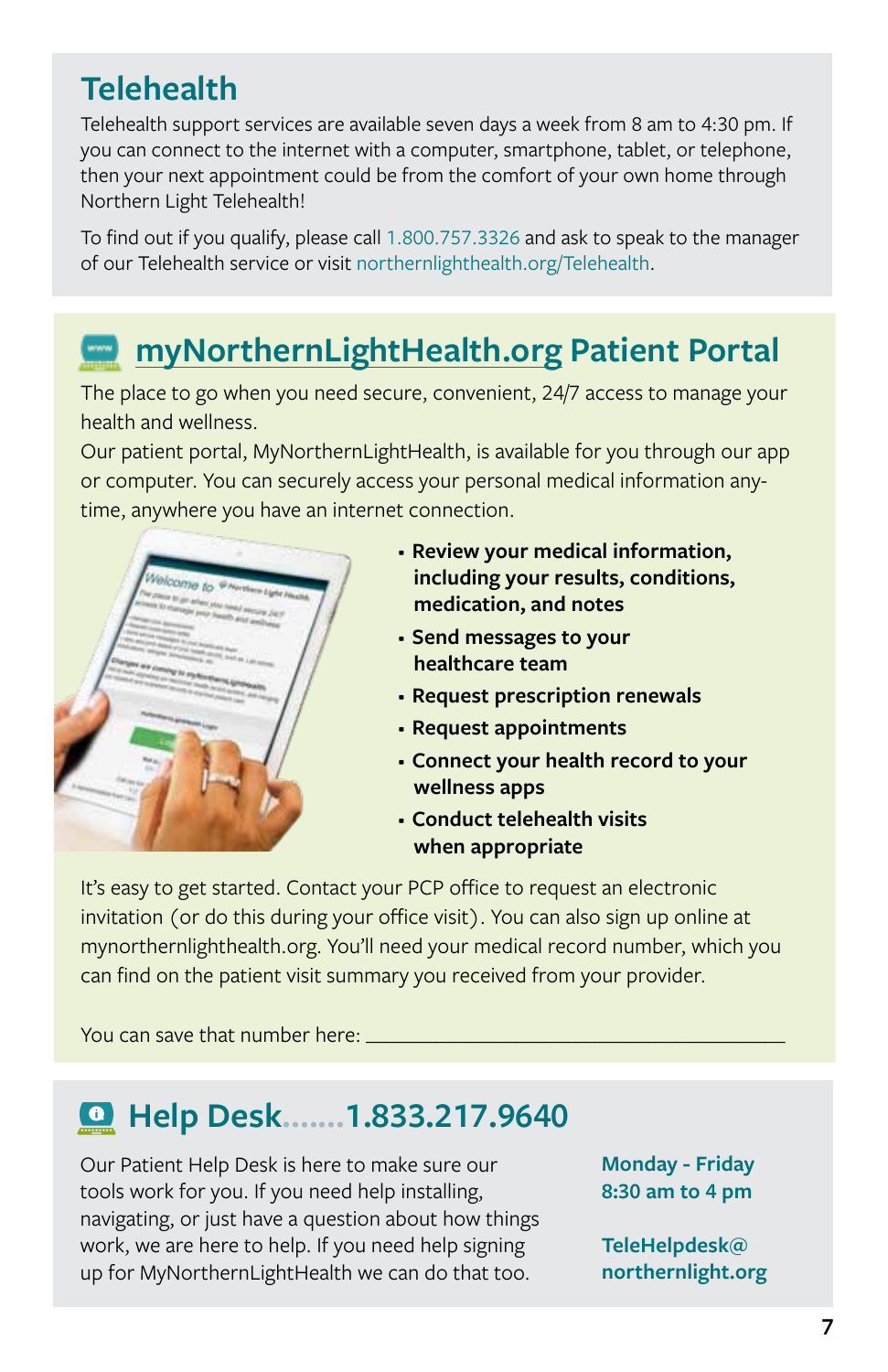

## **Finding a Specialized Provider**

If you need a specialist, or help finding the right provider for your medical needs, ask your primary care provider for a referral. You can also find a list of specialized care providers online at [doctors.northernlighthealth.org](http://doctors.northernlighthealth.org) (Provider Finder). Or call [1.800.914.1409.](tel:18009141409)

## **The Importance of an Advance Directive**

An advance directive is a form you complete that tells your provider and others what your medical wishes are if you become unable to speak for yourself. We understand that these conversations can be difficult, and we encourage you to start them early so your loved ones know what matters most to you. We have resources to help get you started, ask your practice for a copy of the Advance Directive form or visit [northernlighthealth.org/legal/him/advance-directive](https://northernlighthealth.org/legal/him/advance-directive) to download one. Print the form, complete it, and bring it with you to your appointment.

## **Filling your Prescriptions**

Northern Light Pharmacy has locations in Bangor, Brewer, and Portland (free delivery in the Bangor area) and provides free mail-order service throughout Maine.

#### **To refill your medication, call your pharmacy to see if refills are available, contact your prescribing provider, or visit the Northern Light Health patient portal at [www.MyNorthernLightHealth.org](http://www.MyNorthernLightHealth.org).**

Our goal is to have medication refill requests processed within three business days. Please don't wait to contact us until you are down to your last dose. Working together we can ensure you have the medication you need when you need it to get well and stay well.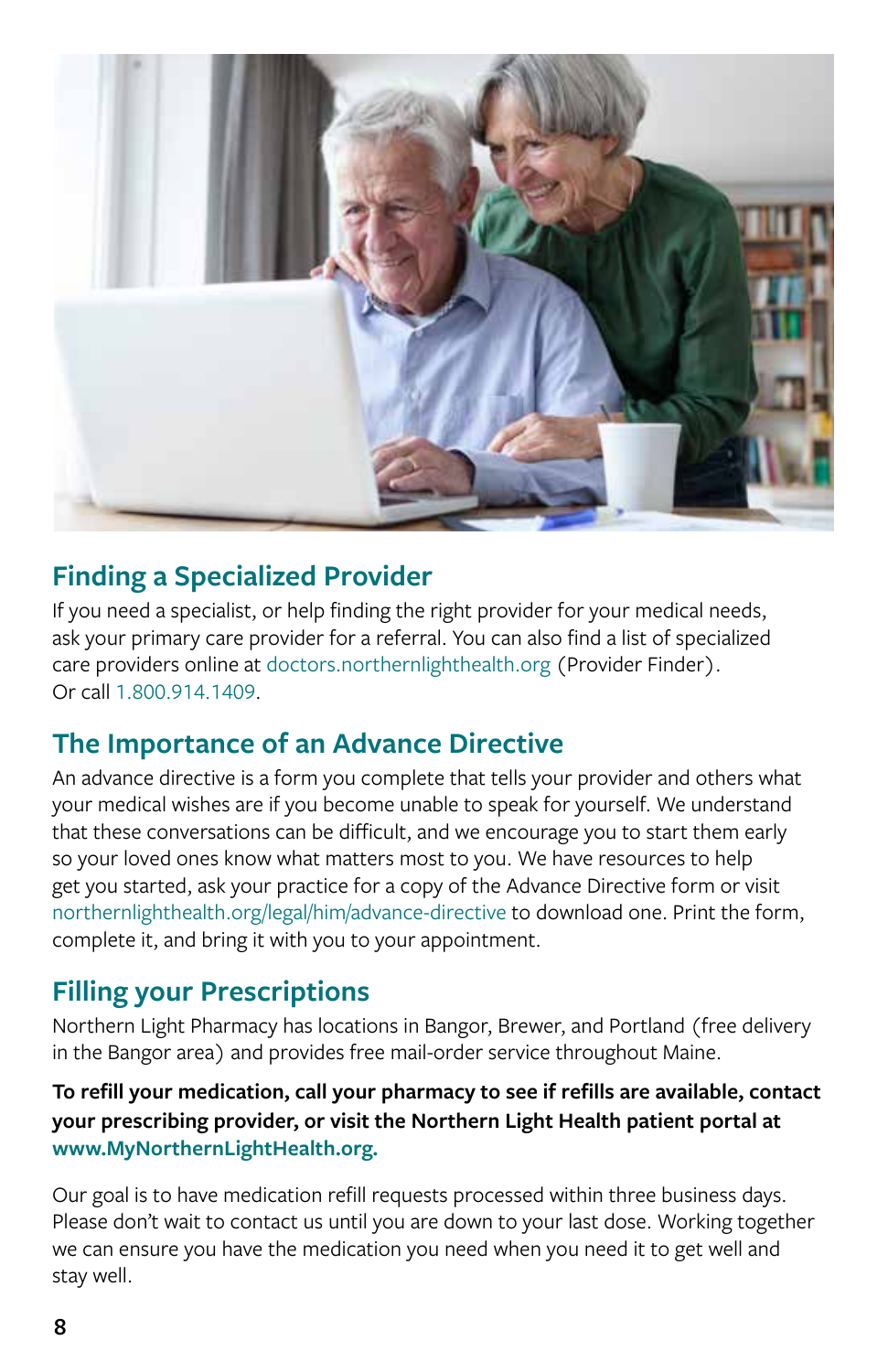## **EX** Northern Light Mayo Hospital Departments and Practices

**Main Number.................................** [207.5](Tel:12075648401)64.8401

**Patient Financial Services**......................................... [207.564.4301](tel:2075644301)

### **Northern Light Primary Care and Health Centers**

All aspects of pediatric and adult wellness, same day appointments for acute issues, chronic condition management, OMM(Osteopathic Manipulative Medicine), Behavioral Health & Counseling, and MAT (Medication Assisted Treatment).

#### **Corinth**

| Northern Light Health Center                   |  |
|------------------------------------------------|--|
| <b>Dexter</b><br>Northern Light Health Center  |  |
| Dover-Foxcroft<br>Northern Light Health Center |  |
| Milo<br>Northern Light Health Center           |  |
| <b>Monson</b><br>Northern Light Health Center  |  |

## **Northern Light Pharmacy**

#### **Bangor**

Riverside (Eastern Maine Medical Center) Webber Building .................... [207.973.8888](tel:12079738888)

#### **Bangor**

Westgate 915 Union St, Ste 7............... [207.973.6788](tel:12079736788)

#### **Bangor**

State Street 210 State St.............................. [207.947.8369](tel:12079478369)

#### **Brewer**

Whiting Hill 33 Whiting Hill Rd.................. [207.973.9444](tel:12079739444)

#### **Portland**

Fore River (Mercy Hospital campus) 195 Fore River Parkway...... [207.535.1600](tel:12075351600)

## **Northern Light Home Care & Hospice ...................................** [1.800.757.3326](tel:18007573326) **Northern Light Rehabilitation Services ...................................** [207.564.4273](tel:2075644273)

- Physical therapy
- Occupational therapy
- Ergonomics/Work injury
- Pediatric Therapy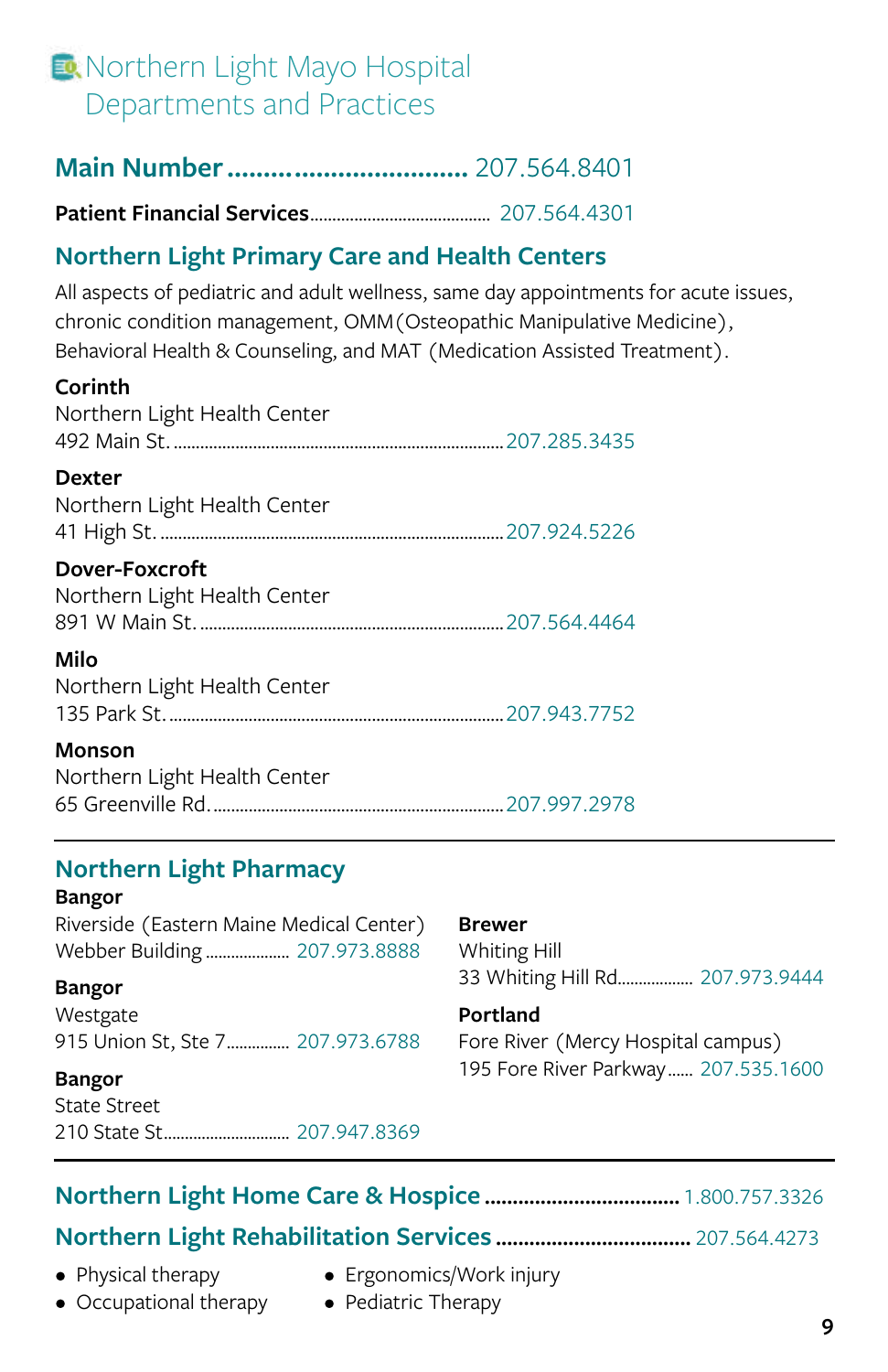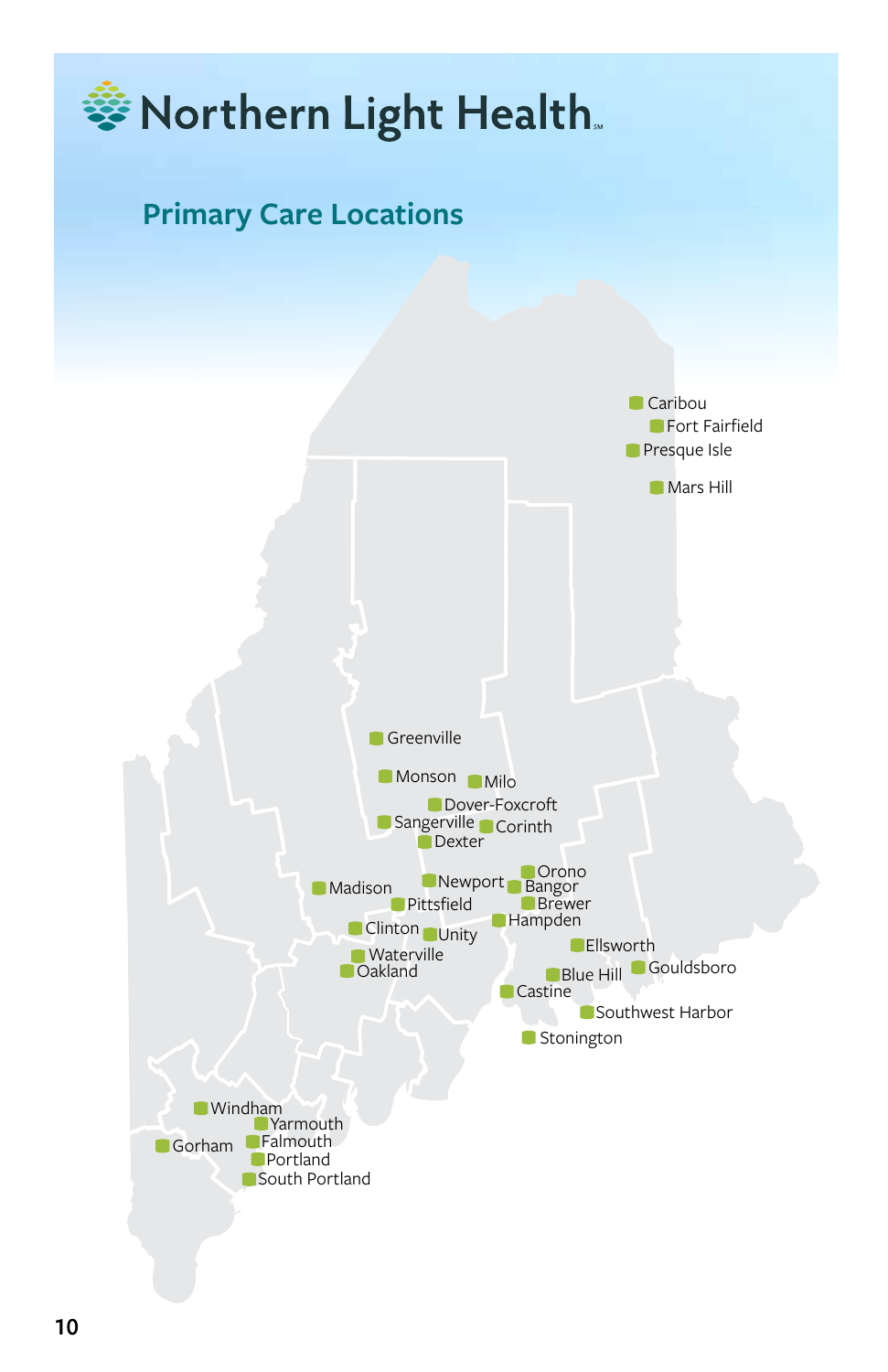## **[Northern Light Acadia Hospital](https://northernlighthealth.org/Acadia-Hospital)**

**Bangor** 268 Stillwater Ave ................ [207.973.6100](tel:12079736100)

#### **[Northern Light AR Gould Hospital](https://northernlighthealth.org/A-R-Gould-Hospital) Presque Isle**

140 Academy St .................... [207.768.4000](tel:12077684000)

## **[Northern Light Blue Hill Hospital](https://northernlighthealth.org/Blue-Hill-Hospital) Blue Hill**

57 Water St ............................. [207.374.3400](tel:12073743400)

**[Northern Light CA Dean Hospital](https://northernlighthealth.org/C-A-Dean-Hospital) Greenville** 364 Pritham Ave ................... [207.695.5200](tel:12076955200)

### **Northern Light**

**Continuing Care, Lakewood Waterville** 220 Kennedy Memorial Dr [207.873.5125](tel:12078735125)

### **[Northern Light](https://northernlighthealth.org/Eastern-Maine-Medical-Center)**

**[Eastern Maine Medical Center](https://northernlighthealth.org/Eastern-Maine-Medical-Center) Bangor** 489 State St ............................. [207.973.7000](tel:12079737000) [1.877.366.3662](tel:18773663662)

#### **[Northern Light](https://northernlighthealth.org/Mars-Hill)  Continuing Care, Mars Hill Mars Hill** 15 Highland Ave ..................... [207.768.4915](tel:12077684915)

#### **Northern Light [Home Care & Hospice](https://northernlighthealth.org/Homecare-Hospice)**

**Statewide** (home office in Portland) Portland ................................. [1.800.757.3326](tel:18007573326)

#### **[Northern Light Inland Hospital](https://northernlighthealth.org/Inland-Hospital) Waterville**

200 Kennedy Memorial Dr [207.861.3000](tel:12078613000) ..................................................... [1.800.491.8600](tel:18004918600)

#### **Northern Light**

**[Maine Coast Hospital](https://northernlighthealth.org/Maine-Coast-Hospital) Ellsworth** 50 Union St............................... [207.664.5311](tel:12076645311) ..................................................... [1.888.645.8829](tel:18886458829)

## **[Northern Light Mayo Hospital](https://northernlighthealth.org/Mayo)**

**Dover-Foxcroft** 897 W Main St ........................ [207.564.8401](tel:12075648401)

#### **[Northern Light Mercy Hospital](https://northernlighthealth.org/Mercy-Hospital) Portland**

175 Fore River Parkway...... [207.879.3000](tel:12078793000)

**[Northern Light Primary Care](https://northernlighthealth.org/Services/Primary-Care) Statewide**

**[Northern Light](https://northernlighthealth.org/Sebasticook-Valley-Hospital) [Sebasticook Valley Hospital](https://northernlighthealth.org/Sebasticook-Valley-Hospital) Pittsfield** 447 N Main St ......................... [207.487.4000](tel:2074874000)

### Northern Light Pharmacy

**Bangor** 

Riverside (Eastern Maine Medical Center) Webber Building .................... 207.973.8888

#### **Bangor**

Westgate 915 Union St, Ste 7................ 207.973.6788

#### **Bangor**

**State Street** 

#### **Brewer**

**Whiting Hill** 33 Whiting Hill Rd.................. 207.973.9444

#### **Portland**

Fore River (Mercy Hospital campus) 195 Fore River Parkway...... 207.535.1600